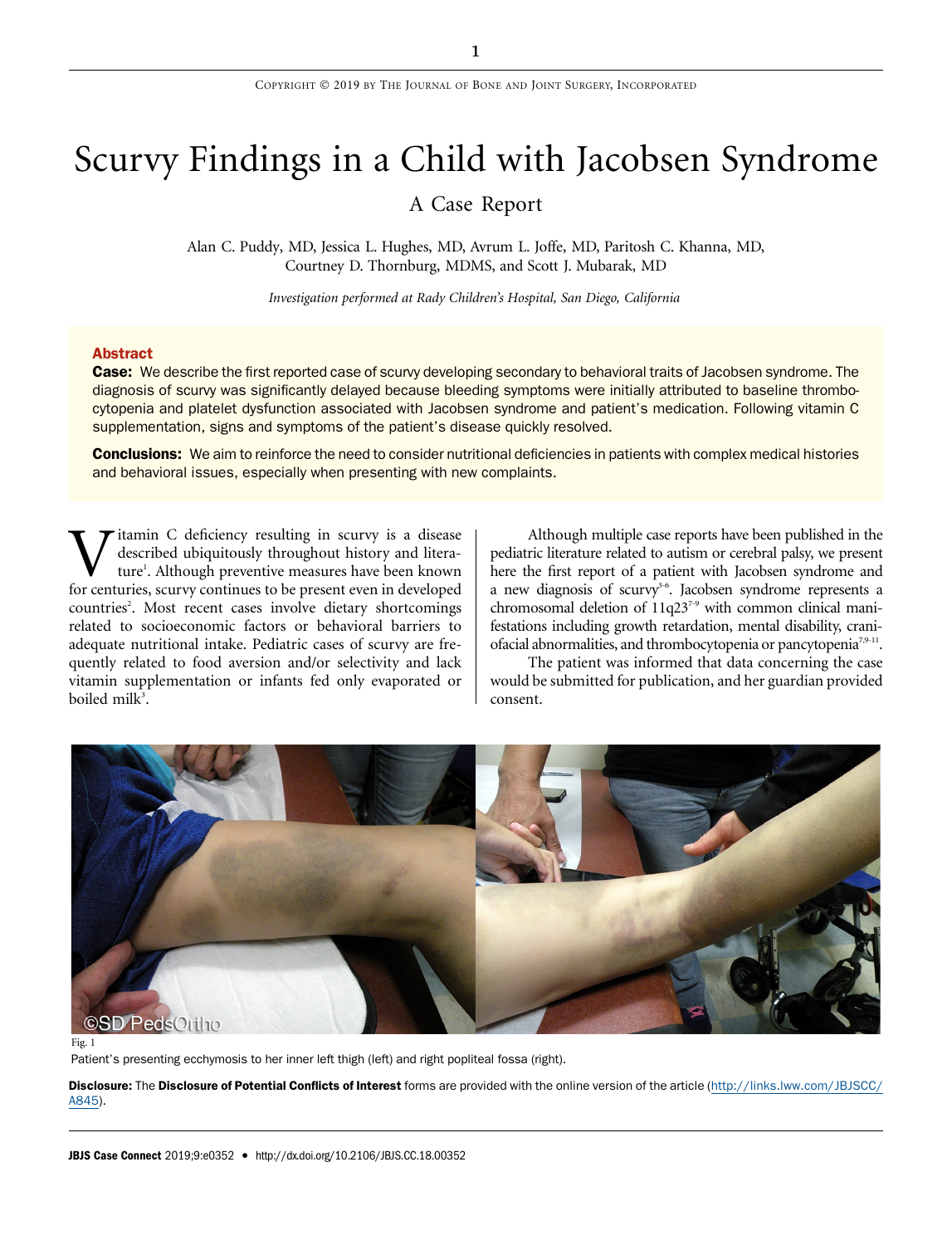JBJS CASE CONNECTOR VOLUME 9 · NUMBER 3 · SEPTEMBER 20, 2019

| <b>TABLE I Patient's Presenting Lab Values on Admission</b><br><b>Versus Normal Lab Values</b> |                      |                    |
|------------------------------------------------------------------------------------------------|----------------------|--------------------|
| Test                                                                                           | <b>Patient Value</b> | Normal Range       |
| Vitamin C                                                                                      | $<$ 0.12 mg/dL*      | 0.20-1.90 mg/dL    |
| Vitamin D 25-0H                                                                                | 18 ng/m $L^*$        | 30-96 ng/mL        |
| Copper                                                                                         | $157 \mu g/dL$       | 87-182 μg/dL       |
| 7inc                                                                                           | $55 \mu g/dL$        | 25-148 µg/dL       |
| Vitamin<br>$E \alpha$ -tocopherol                                                              | $4.8$ mg/L           | $3.7 - 12.4$ mg/L  |
| Vitamin<br>E ß-tocopherol                                                                      | $2.0$ mg/L           | $0.5 - 3.8$ mg/L   |
| Hemoglobin                                                                                     | $9.2$ GM/dL*         | 12.0-15.0 GM/dL    |
| Hematocrit                                                                                     | 28.5%*               | 35.0-45.0%         |
| Platelet count                                                                                 | 79,000/µL*           | 140,000-440,000/µL |
| Iron                                                                                           | $43 \mu g/dL$        | 30-120 µg/dL       |
| <b>TIBC</b>                                                                                    | $418 \mu g/dL^*$     | 250-400 µg/dL      |
| Iron % saturation                                                                              | $10%$ *              | 15-50%             |
| Ferritin                                                                                       | $38 \text{ ng/mL}$   | 6-70 ng/mL         |
| Reticulocytes                                                                                  | 5.5%                 | $0.5 - 1.5%$       |
| White blood cell                                                                               | $2,300/\mu L*$       | 4,000-10,500/µL    |
| C-reactive protein                                                                             | $0.6$ mg/dL          | 0.00-0.99 mg/dL    |
| Sedimentation<br>rate                                                                          | $9 \text{ mm}$       | $0-20$ mm          |
| *Abnormal lab values.                                                                          |                      |                    |

### Case Report

Right

 $\mathcal T$ e present a 12-year-old girl with a medical history of Jacobsen syndrome with associated autism and attentiondeficit hyperactivity disorder (ADHD) and recent onset of microcytic anemia not resolved with iron supplementation. The patient and family were informed and agreed to have data

from this case published. Manifestations of Jacobsen syndrome for this patient included intellectual disability with limited verbal communication, growth retardation, musculoskeletal anomalies, and thrombocytopenia. She was known to the orthopaedic service because of tibial torsion, hallux valgus, and curly toes. In July 2012, she underwent an uncomplicated perioperative course for bilateral internal rotation tibia-fibula osteotomies and correction of her bilateral hallux valgus.

SCURVY FINDINGS IN A CHILD WITH JACOBSEN SYNDROME

The patient presented to the hematology/oncology clinic in February 2013 with a history of weight loss and bleeding gums after brushing her teeth. She also reported bruising following needle sticks for lab draws, and bruising of her bilateral lower extremities. The patient's mother reported no known trauma or inciting events. A major factor that complicated this patient's presentation and the differential diagnosis was her known thrombocytopenia and platelet dysfunction attributed to Jacobsen syndrome. She also had recent increase in the dose of sertraline, which is known to interfere with platelet function. Her baseline platelet count ranged from  $60,000$  to  $100,000/\mu L$ with an abnormal platelet function assay (PFA-100).

On physical examination, the patient had multifocal ecchymosis at various stages of evolution to her lower extremities (Fig. 1). She complained of lower extremity discomfort, but maintained the ability to ambulate. Her baseline knee flexion contractures of 10° appeared unchanged from previous visits. Laboratory findings were consistent with iron deficiency anemia (Table I). Given the patient's history of thrombocytopenia with platelet dysfunction and recent change in medication, the differential diagnosis supported abnormal bleeding related to platelet

Over the next weeks, the patient was evaluated by multiple clinical services due to worsening extremity bruising and gingival bleeding and eventual epistaxis. The nonaccidental trauma specialty service did not find any abuse-related concerns. At 3 months after symptom onset, the patient was admitted for unilateral lower extremity edema, knee effusion, and refusal to bear

**SD PedsOrth** Fig. 2-A Fig. 2-B

Bilateral anterior-posterior (AP) (Fig. 2-A) and sagittal (Fig. 2-B) radiographs of the patient's knees demonstrating the subtle metaphyseal sclerosis consistent with a dense zone of provisional calcification.

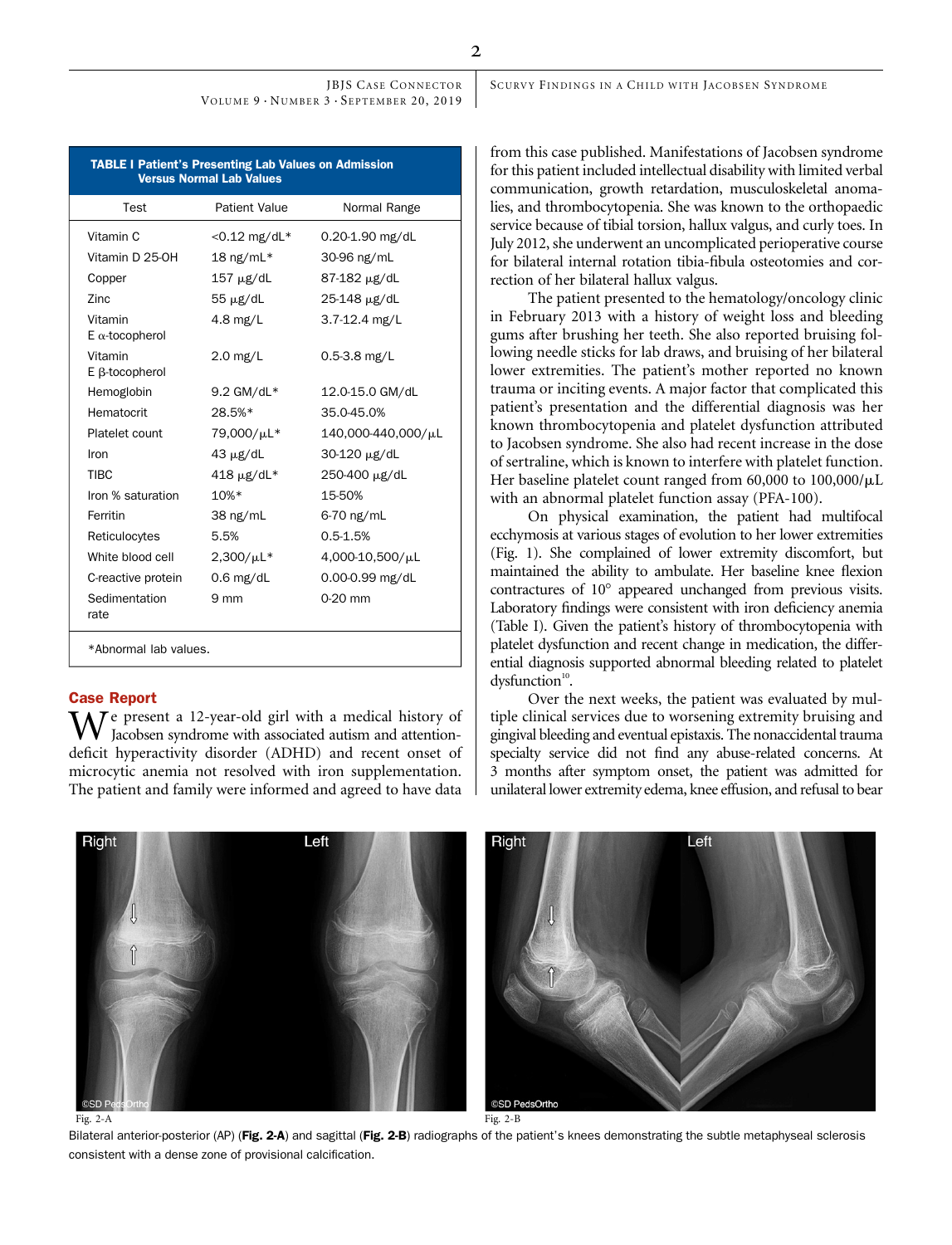JBJS CASE CONNECTOR VOLUME 9 · NUMBER 3 · SEPTEMBER 20, 2019

**SD PedsOrtho** 

Fig. 3-A Fig. 3-B







MRI demonstrating findings of scurvy: (Figs. 3-A through 3-C) bilateral coronal images demonstrating the metaphyseal T1 hypointensity and T2 hyperintensity at the distal femoral metaphyses with patchy, near-symmetric areas of contrast enhancement. Periosteal elevation without definite subperiosteal collections suggested periosseous edema. There were multifocal areas of ill-defined T2 hyperintensity involving the soft tissues and muscles suggesting edema or hemorrhage, but no focal hematoma. There is also a left knee effusion. These are seen to enhance on Fig. 3-C. Fig. 3-D Midthigh STIR image demonstrating the abnormal diffuse T2 hyperintense signal involving the muscles and intermuscular fascial planes and soft tissue.

weight. Plain films demonstrated subtle metaphyseal sclerosis consistent with a dense zone of provisional calcification (Fig. 2). Magnetic resonance imaging (MRI) demonstrated bilateral femoral and tibial metaphyseal changes, as illustrated in Fig. 3.

There are rare reports in the literature about the MRI features of scurvy<sup>4</sup>. These have been ascribed to gelatinous transformation of the bone marrow. The multifocal involvement of bone marrow by near-symmetric signal changes on MRI, albeit nonspecific, made the radiologist suspicious of a systemic condition. Further history elucidated that the patient's diet consisted only of cheese burritos without fruit or vegetables. Laboratory tests confirmed the diagnosis of scurvy, given a vitamin C level of <0.12 mg/dL. Vitamin C supplementation and ongoing iron supplementation resulted in improvement of microcytic anemia, resolution of gum disease, and a return to weight bearing by her 2-week follow-up with orthopaedics. Her

platelet count did normalize after vitamin C supplementation. Five years later, the patient still struggles with a balanced diet. She developed heavy menstrual bleeding and required supplementation for vitamin C and D deficiency and iron deficiency anemia.

### **Discussion**

The similar clinical manifestations of scurvy and Jacobson syndrome rendered this patient's diagnosis challenging. Jacobsen syndrome, first described in 1973, is a rare disorder due to chromosomal deletion with<sup>7,9-11</sup> clinical manifestations that affect multiple systems<sup>10,11</sup>. Patients with Jacobsen syndrome have been found to have a high penetrance (88.5%) for Paris-Trousseau syndrome. Paris-Trousseau syndrome is characterized as transient neonatal thrombocytopenia plus persistent platelet dysfunction<sup>7,9,11</sup>. Thus, the coagulopathy that this patient had was initially attributed to the platelet dysfunction associated with Jacobsen syndrome.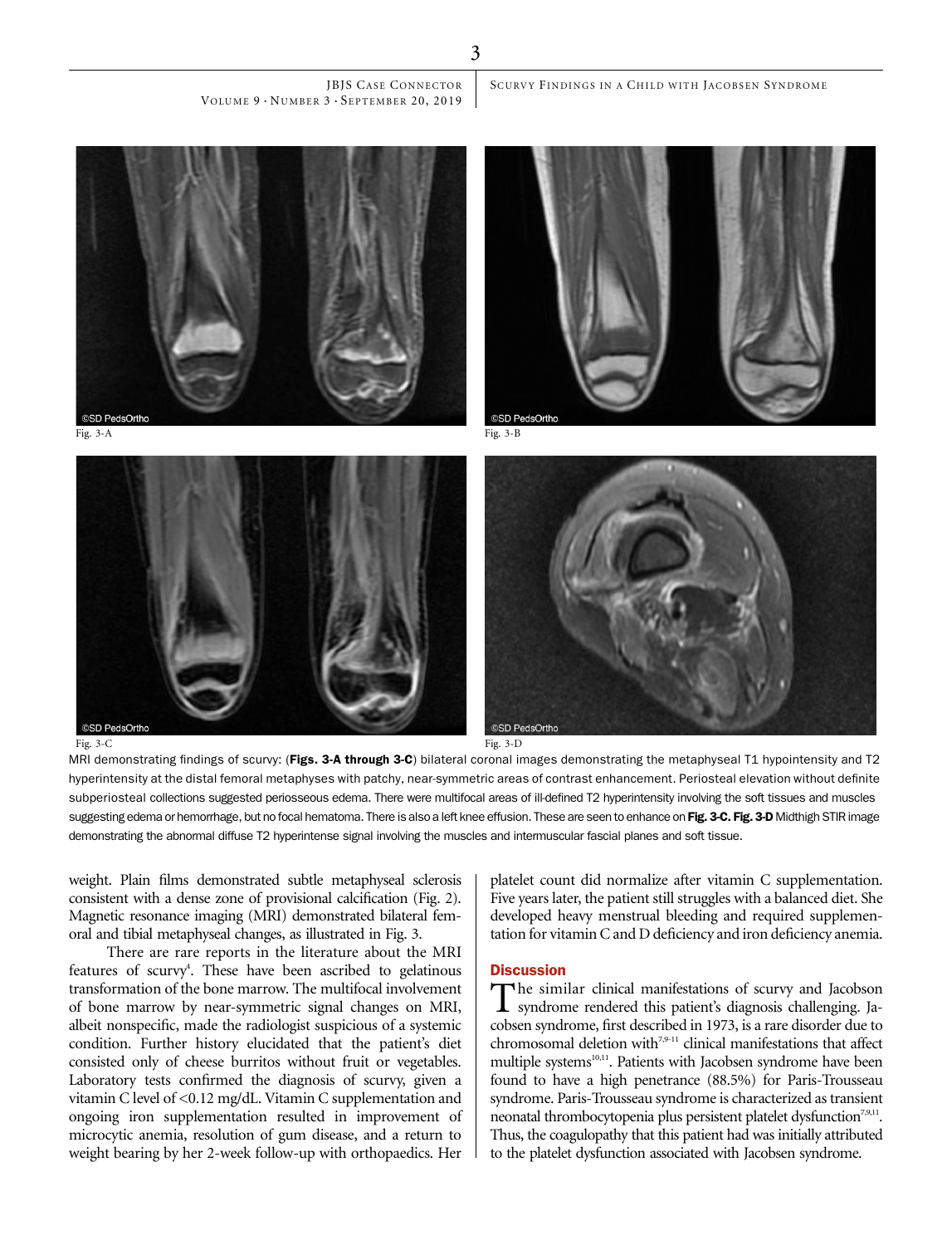4

JBJS CASE CONNECTOR VOLUME 9 · NUMBER 3 · SEPTEMBER 20, 2019

The pathophysiology and treatment of scurvy has been thoroughly described dating back to 1550  $BC^{10,12}$ . Historians estimate that >2 million sailors died of scurvy during the Age of Sail culminating in "more deaths at sea than storms, shipwrecks, combat and all other diseases combined"<sup>12</sup>. The leading contributors to understanding scurvy were Dr. James Lind who wrote Treatise on the Scurvy in 1763 and Lieutenant James Cook who successfully sailed without scurvy throughout the 1700s by giving his sailors vitamin C–rich sauerkraut. He successfully circumnavigated the world without a single sailor contracting scurvy. These men influenced Sir Gilbert Blane to order lemon juice rations to the Royal Navy eliminating scurvy from the British Navy and aiding their defeat of Napoleon<sup>12</sup>. Ascorbic acid was finally discovered by the Hungarian biochemist, Albert Szent-Györgyi, winning him the 1937 Nobel Prize in Medicine<sup>13</sup>.

Scurvy results from prolonged inadequate intake of the essential vitamin C or ascorbic acid. Vitamin C plays a role in many important biochemical pathways such as neurotransmitter synthesis, metabolism of cyclic nucleotides and prostaglandins, free radical antioxidants, and gut absorption of iron. The patient's anemia did not improve because of the patient's vitamin C deficiency and secondary lack of iron absorption. Scurvy's hallmark manifestation of poor collagen production results from vitamin C's role as a cofactor in hydroxylation of proline and lysine in collagen formation<sup>8,10,13-15</sup>.

Clinical manifestations of scurvy have a wide range of presentations that initially present within 8 to 12 weeks of low vitamin C intake, but the full spectrum of symptoms can take months of deficiency to develop. However, 24 hours following vitamin C supplementation to reverse the deficiency, signs can improve, but a full recovery can take months. Many of the clinical findings of scurvy are related to its role in collagen, such as hyperkeratosis, cork screw hair, ecchymosis, gingival bleeding, and eventual epitaxis, as observed in our patient. Some reports indicate a lack of vitamin C can reduce platelet aggregation and result in platelet dysfunction as well<sup>8,15,16</sup>. Subperiosteal hemorrhages can occur, leading to edema, contractures, and severe bone and joint pain<sup>8,10</sup>.

Radiographic findings in scurvy are well described in the literature. Radiographs may be normal in mild disease, but advanced disease can present as fractures. Aside from diffuse demineralization and growth arrest/recovery lines, radiographs can demonstrate periosteal elevation and shell-like calcifications from subperiosteal hemorrhage, sclerotic epiphyseal rims (ring sign of Wimberger), dense zones of provisional calcification in the metaphysis (Frankel sign), and metaphyseal spurs (Pelkan spur) or cupping with physeal widening. Other characteristic findings include cortical thinning and trabecular indistinctness<sup>4,17,18</sup>. The findings in our patient were limited to subtle metaphyseal sclerosis consistent with a dense zone of provisional calcification.

MRI findings in scurvy are difficult to interpret without radiographs and clinical information due to the nonspecific appearances also seen in osteomyelitis, marrow regeneration, marrow replacement, or nonspecific marrow edema. As in our patient, findings included marrow signal changes with areas of T1 hypointensity and T2 hyperintensity in the metaphyses or

metadiaphyses (Fig. 3). These characteristics are thought to be from intraosseous edema or likely hemorrhage<sup>3-6</sup>. Marrow changes of scurvy sometimes enhance with contrast. The subperiosteal hemorrhages and periosseous edema in our patient represent more characteristic findings<sup>6</sup>.

Despite vast knowledge and awareness of vitamin C deficiency's sequelae, it is still reported in modern day. A 2003 to 2004 national survey reported that the overall age-adjusted prevalence was 7.1% in Americans, which is down from 13% in the last survey from 1988 to 1994<sup>8,19</sup>. Reports indicate that high-risk populations are smokers, obese persons, and patients with medical, social, and/or psychiatric barriers to a balanced diet<sup>8</sup>. Clinicians must also remain vigilant in considering a broad differential diagnosis in challenging, complex cases.

In modern day, the diagnosis of scurvy is often delayed. The pediatric patients diagnosed with scurvy today have significant medical, social, and/or psychiatric conditions that result in poor nutrition. Our patient with Jacobsen syndrome highlights the concern for behavioral influences of food aversion for proper nutritional intake. It is unclear whether the food aversion is directly related to Jacobsen syndrome; however, it is not uncommon for infants and young children to have abnormalities of the gastrointestinal tract resulting in feeding difficulties. In addition, this child had autism and ADHD, and their association with food aversion and selectivity were likely the primary contributor to this child's feeding behavior<sup>20</sup>. We aim to reinforce the need to consider nutritional deficiencies in these pediatric orthopaedic patients, especially when presenting with new complaints of edema, bruising, and imaging changes even in patients with medical histories that explain clinical symptoms. As demonstrated with the recurrence in our patient, physicians must stay vigilant and follow these patients in the long term.  $\blacksquare$ 

Alan C. Puddy, MD<sup>1</sup> Jessica L. Hughes, MD<sup>2</sup> Avrum L. Joffe, MD3 Paritosh C. Khanna, MD4 Courtney D. Thornburg, MDMS<sup>5</sup> Scott J. Mubarak, MD<sup>6</sup>

1 United States Air Force Medical Corps, San Antonio Military Medical Center, Fort Sam Houston, Texas

2 Department of Orthopedic Surgery, Baylor Scott and White, Temple, Texas

3North Jersey Pediatric Orthopedics, Ridgewood, New Jersey

4 Division of Radiology, Rady Children's Hospital-San Diego, San Diego, California

5 Division of Hematology-Oncology, Rady Children's Hospital-San Diego, San Diego, California

6Division of Orthopedic Surgery, Rady Children's Hospital-San Diego, San Diego, California

E-mail address for S.J. Mubarak: [smubarak@rchsd.org](mailto:smubarak@rchsd.org)